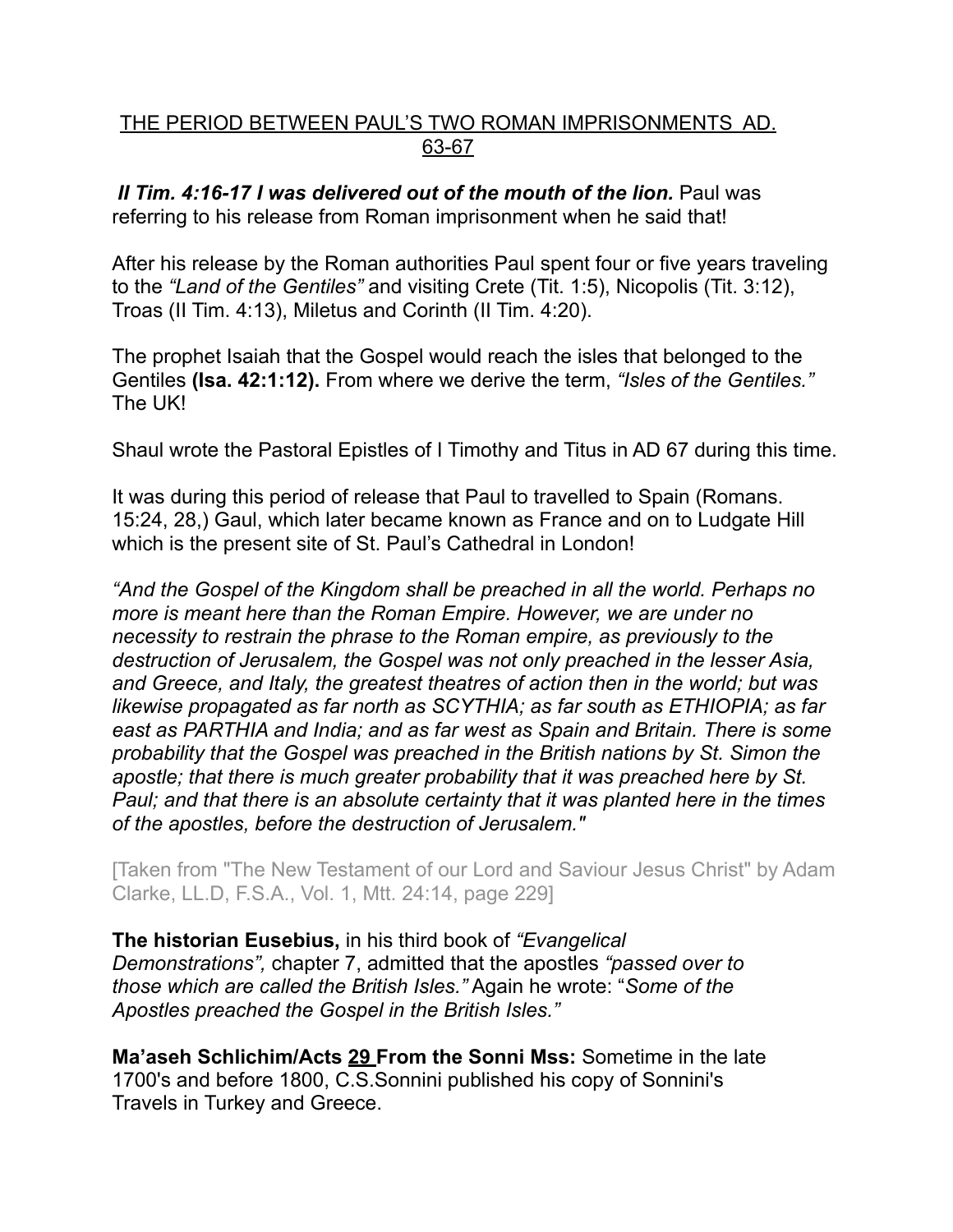It was published and translated into English sometime late in 1799, available at the earliest about 1800.

## **COPY OF "SONNINI MANUSCRIPT"**

*Verse 1. And Paul, full of the blessings of Christ, and abounding in the spirit, departed out of Rome, determining to go into Spain, for he had a long time purposed to journey thith- erward, and was minded also to go from thence into Britain. Verse 2. For he had heard in Phoenicia that certain of the children of Israel, about the time of the Assyrian captivity, had escaped by sea to "the isles afar off," as spoken by the prophet, and called by the Romans, Britain. Verse 3. And the Lord commanded the gospel to be preached far hence to the Gentiles, and to the lost sheep of the House of Israel. Verse 4. And no man hindered Paul; for he testified boldly of Jesus before the tribunes and among the people; and he took with him certain of the brethren which abode with him at Rome, and they took shipping at Ostium, and having the winds fair were brought safely into an haven of Spain. Verse 5. And much people were gathered together from the towns and villages and the hill country; for they had heard of the conversion of the apostle, and the many miracles which he had wrought. Verse 6. And Paul preached mightily in Spain, and great multitudes believed and were converted, for they perceived he was an apostle sent from God. Verse 7. And they departed out of Spain, and Paul and his company finding a ship in Armorica sailing unto Britain, they went therein, and passing along the South coast they reached a port called Raphinus. Verse 8. Now when it was noised abroad that the apostle had landed on their coast, great multitudes of the inhabitants met him, and they treated Paul courteously, and he entered in at the east gate of their city, and lodged in the house of an Hebrew and one of his own nation.Verse 9. And on the morrow he came and stood upon Mount Lud; and the people thronged at the gate, and assembled in the Broadway, and he preached Christ unto them, and many believed the word and the testimony of Jesus. Verse 10. And at even the Holy Ghost fell upon Paul, and he prophesied, saying, Behold in the last days the God of Peace shall dwell in the cities, and the inhabitants thereof shall be numbered; and in the seventh numbering of the people, their eyes shall be opened, and the glory of their inheritance shine forth before them. And nations shall come up to worship on the Mount that testifieth of the patience and long suffering of a servant of the Lord. Verse 11. And in the latter days new tidings of the Gospel shall issue forth out of Jeru- salem, and the hearts of the people shall rejoice, and behold, fountains shall be opened, and there shall be no more plague. Verse 12. In those days there shall be wars and rumours of wars; and a king shall rise up, and his sword shall be for the healing of the nations, and his peacemaking shall abide,*